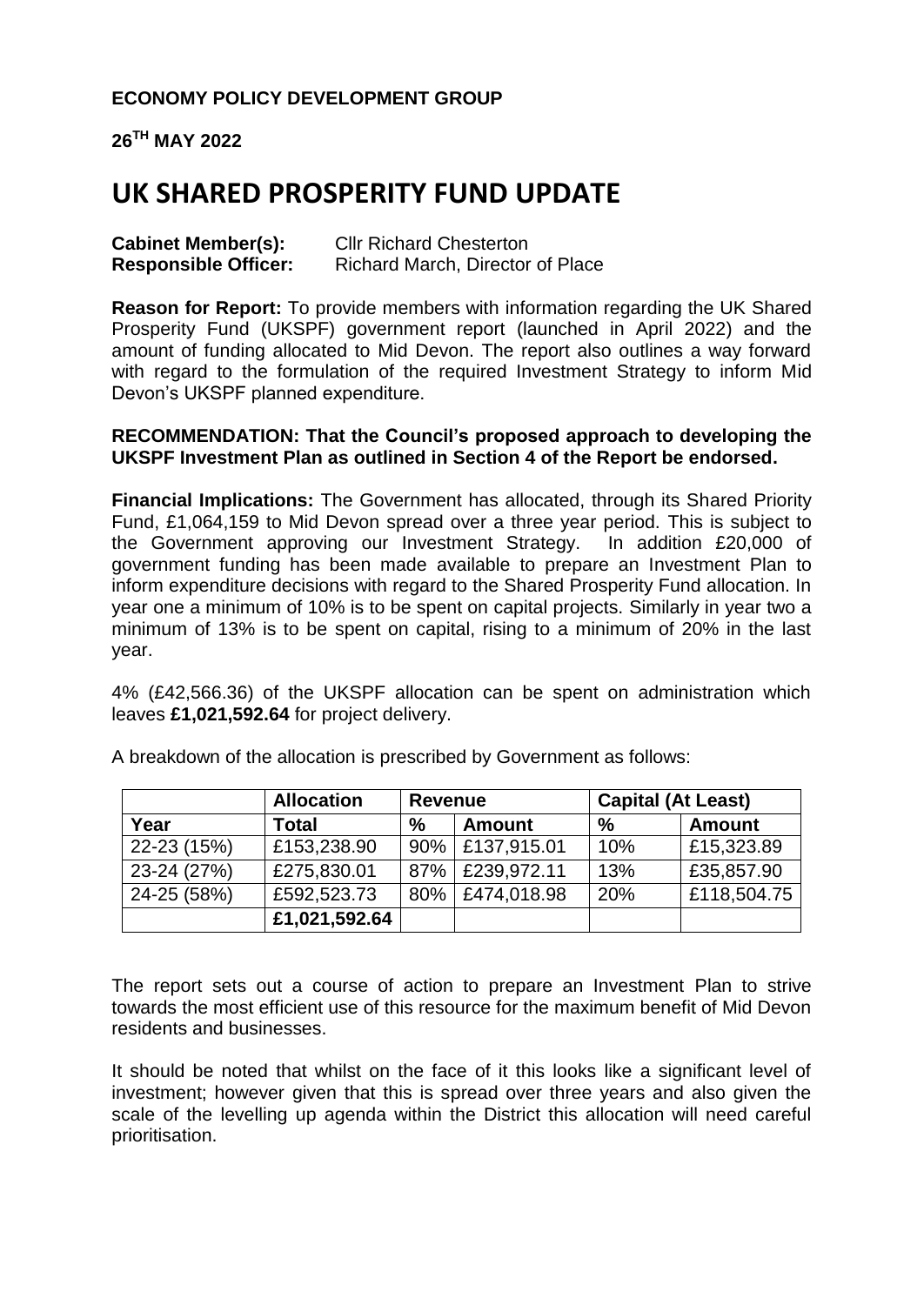**Budget and Policy Framework:** As explained above there is a UKSPF funding stream to help with the creation of the Investment Plan. There will still however be pressure placed upon the Growth, Economy & Delivery team to facilitate the implementation of projects and in overseeing the scheme. The work of the team will need to be prioritised accordingly within existing budgets.

The funding will help deliver projects which contribute towards meeting objectives within both the District Council's Economic Strategy and its Corporate Plan.

**Legal Implications:** There are no direct legal implications arising from this information report.

**Risk Assessment:** The key risk with regard to the Investment Plan is not fulfilling Government's expectations and failing to secure the funding that has been pledged. The report sets out an approach to ensure that given the tight timescales that a robust plan can be put in place.

Individual projects will need to be subject to their own risk assessments.

**Equality Impact Assessment**: Addressing inequalities is the raison d'être of the Levelling Up Agenda. The Shared Prosperity Fund aims to help address inequalities in our society. This will be a crucial element of the Investment Strategy.

**Relationship to Corporate Plan:** The levelling up agenda has relevance to all aspects of the Corporate Plan; however the UKSPF relates most specifically to the Corporate Plan priority strand: 'the economy', and specifically:

- Developing and delivering regeneration plans for our town centres;
- Economic opportunities; and
- Economic and community confidence.

**Impact on Climate Change**: The fund can provide opportunities for projects which can help combat fuel poverty, improve energy efficiency and tackle climate change. This would need to be an important element of the Investment Strategy.

#### **1. Introduction/Background**

- 1.1 The government launched its UK Shared Prosperity Fund (UKSPF) Prospectus in April 2022 as part of its Levelling Up agenda. It provides £2.6 billion of funding intended to reduce inequalities between communities. The funding covers the three year period up to March 2025, with all areas of the UK receiving an allocation from the Fund via a funding formula rather than a competition. The UKSPF is in essence a replacement to the EU structural fund.
- 1.2 As previously set out in the Government's [Autumn 2021 Budget and Spending](https://www.gov.uk/government/publications/autumn-budget-and-spending-review-2021-documents/autumn-budget-and-spending-review-2021-html)  [Review in 2021](https://www.gov.uk/government/publications/autumn-budget-and-spending-review-2021-documents/autumn-budget-and-spending-review-2021-html) the £2.6 billion will be allocated in the first three years of the UKSPF as follows:
	- £400 million allocated for 2022/23
	- £700 million allocated for 2023/24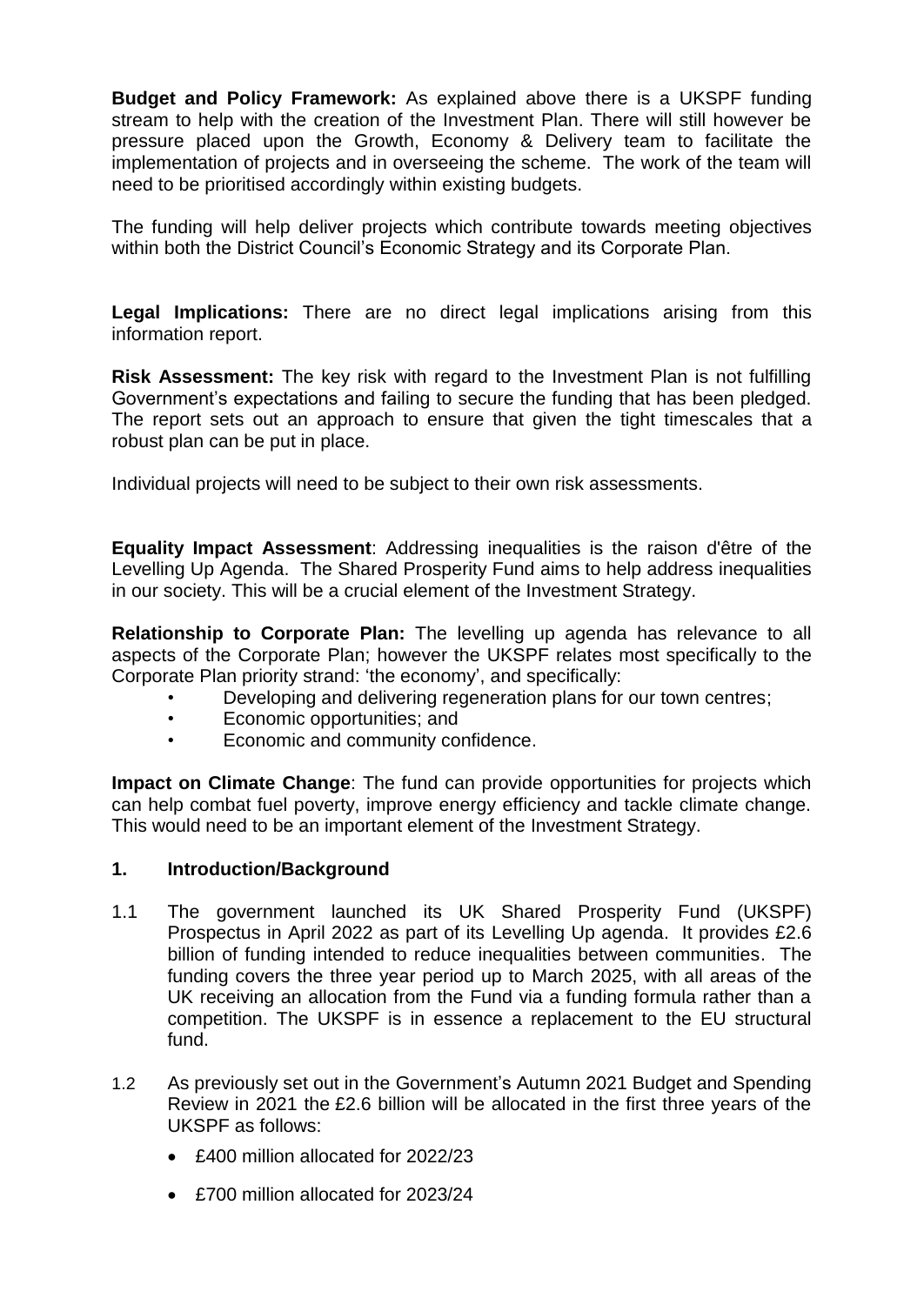- £1.5 billion allocated for 2024/25.
- 1.3 As explained above the fund will be allocated as opposed to using competition and is a mix of revenue and capital funding.
- 1.4 The aim of the UKSPF is intended to support the Government's wider [Levelling Up agenda,](https://www.local.gov.uk/parliament/briefings-and-responses/levelling-white-paper-lga-briefing) in the following ways:
	- Boost productivity, pay, jobs and living standards, especially in those places where they are lagging.
	- Spread opportunities and improve public services, especially in those places where they are weakest.
	- Restore a sense of community, local pride and belonging, especially in those places where they have been lost.
	- Empower local leaders and communities, especially in those places lacking local agency.
- 1.5 The UKSPF will be guided by three investment priorities. These are:
	- Communities and Places
	- Supporting local businesses
	- People and Skills
- 1.6 Local authorities will provide the lead role for this fund which includes mayoral combined authorities, the Greater London Authority and lower-tier (i.e. District Councils) or unitary councils. Lead authorities will manage, assess and approve project applications, process payments and undertake the day to day monitoring of programmes. There will be the flexibility to choose whether to commission projects, run competitions or deliver programmes in house.
- 1.7 Lead authorities will be able to use funding in 2022/23 and 2023/24 for 'Communities and Places' and 'Supporting Local Businesses'. The 'People and Skills' interventions will commence in 2024/25, with lead authorities expected to collaborate with other stakeholders and tiers of local government. As the European Social Fund programme ends in 2023, we understand the Government will be introducing criteria for lead authorities to support at-risk voluntary and community sector organisations delivering European funded people and skills programmes before 2024. The Local Government Association is exploring the potential impact of gaps in funding.
- 1.8 The Government has also ring-fenced £559 million for the **'Multiply programme'** intended to deliver the Government's priority of improving adult numeracy. This part of the UKSPF will be managed by the Department of Education. Further details regarding this programme is yet to be released.

### **2. Development of Investment Plans**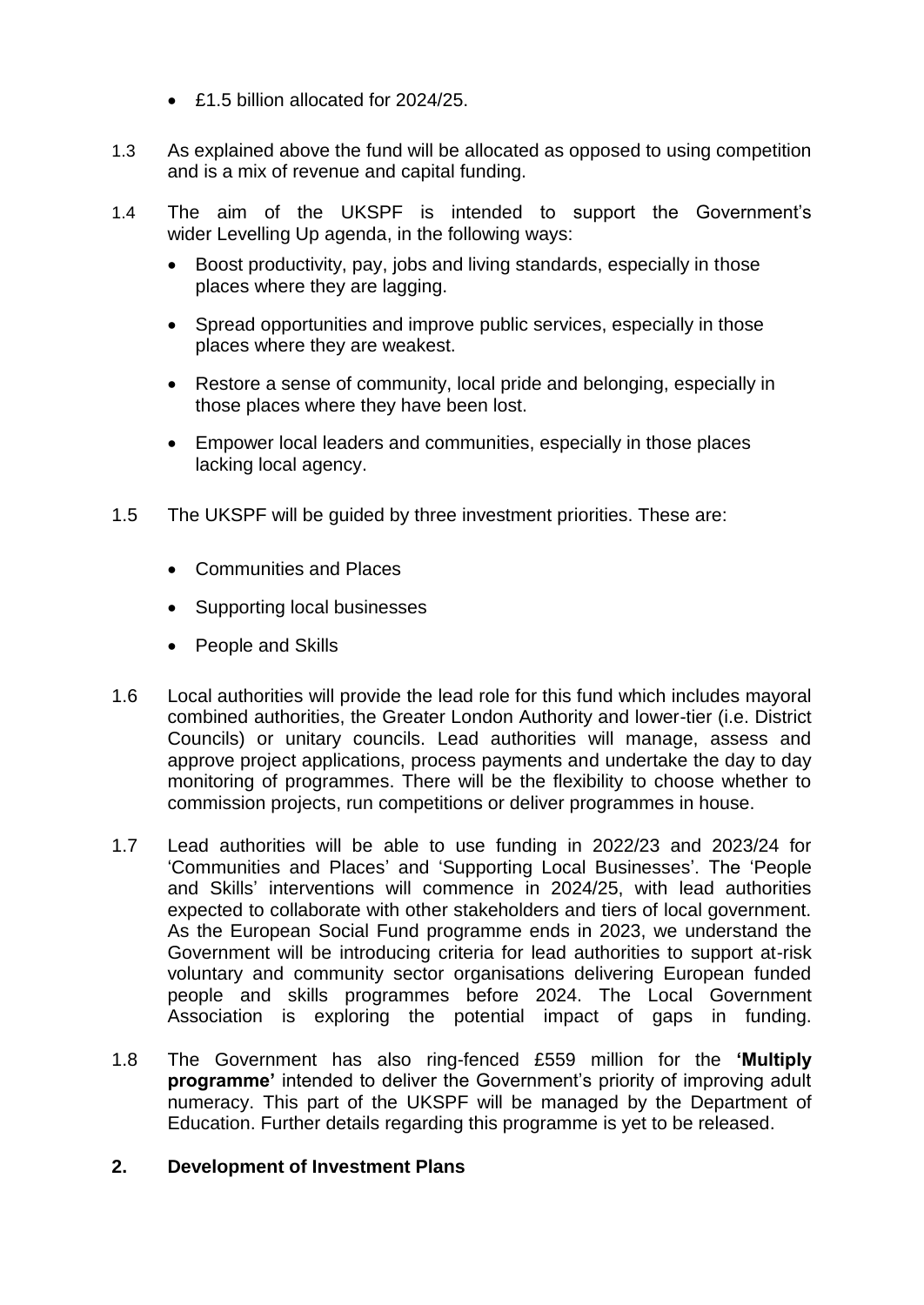- 2.1 There is a requirement before funds can be accessed, for each area to submit an **Investment Plan** setting out desired local outcomes and associated interventions. Indicators will also need to be agreed with Government based on their investment plans so the Government can monitor progress. The Government has made available £20,000 per lead authority to undertake the Investment Plan. The deadline for Investment Plan submission is **1 August 2022.**
- 2.2 Local authorities are expected to develop its Investment Plans in conjunction with local stakeholders. This will require the establishment of a local partnership group to consult with during its development.
- 2.3 The Investment Plans will be assessed with regard to three key areas:
	- Local Context including challenges and opportunities
	- Selection of outcomes, outputs and proposed interventions
	- Delivery
- 2.4 Investment Plans also will need to align to a list of interventions that the Government has set out to inform expenditure on the programme. [Interventions list for England -](https://www.gov.uk/government/publications/uk-shared-prosperity-fund-interventions-outputs-and-indicators/interventions-list-for-england#fn:1) GOV.UK (www.gov.uk)
- 2.5 The Department of Levelling Up, Housing and Communities will lead the assessment process and liaise with relevant government departments as required. If a plan is not signed off first time, feedback will be provided in an iterative process to work towards sign off.
- 2.6 All communications regarding the UKSPF is required to display prominently the 'Levelling Up' logo as a condition of funding.

# **3. Allocation of UKSPF Funding Nationally**

3.1 The distribution of funds across the UK has been heavily influenced by the previous EU structural fund allocations. The table below shows the breakdown of UKSP District Funding and Per Capita Comparison across the South West.

|           |              |                 |                | Core           | <b>Multiply</b> | Total   |                   |
|-----------|--------------|-----------------|----------------|----------------|-----------------|---------|-------------------|
|           | <b>UKSPF</b> | <b>SPF</b>      |                | <b>Funding</b> | Funding         | Funding |                   |
|           | core         | <b>Multiply</b> | <b>Total</b>   | per            | per             | per     |                   |
|           | funding      | <b>Funding</b>  | <b>Funding</b> | head           | head            | head    | <b>Population</b> |
|           | (£m)         | (£m)            | (£m)           | (£)            | (E)             | (E)     | (000's)           |
| Cornwall  |              |                 |                |                |                 |         |                   |
| and iOS   | 129.5        | 2.5             | 132.0          | 225.1          | 4.3             | 229.4   | 575.5             |
| West      |              |                 |                |                |                 |         |                   |
| Devon     | 1.0          | n/a             | n/a            | 17.8           | 3.9             | 21.7    | 56.1              |
| Torridge  | 1.0          | n/a             | n/a            | 14.6           | 3.9             | 18.4    | 68.7              |
| Torbay    | 1.8          | 0.6             | 2.4            | 13.0           | 4.5             | 17.5    | 136.2             |
| Mid Devon | 1.1          | n/a             | n/a            | 12.8           | 3.9             | 16.6    | 83.3              |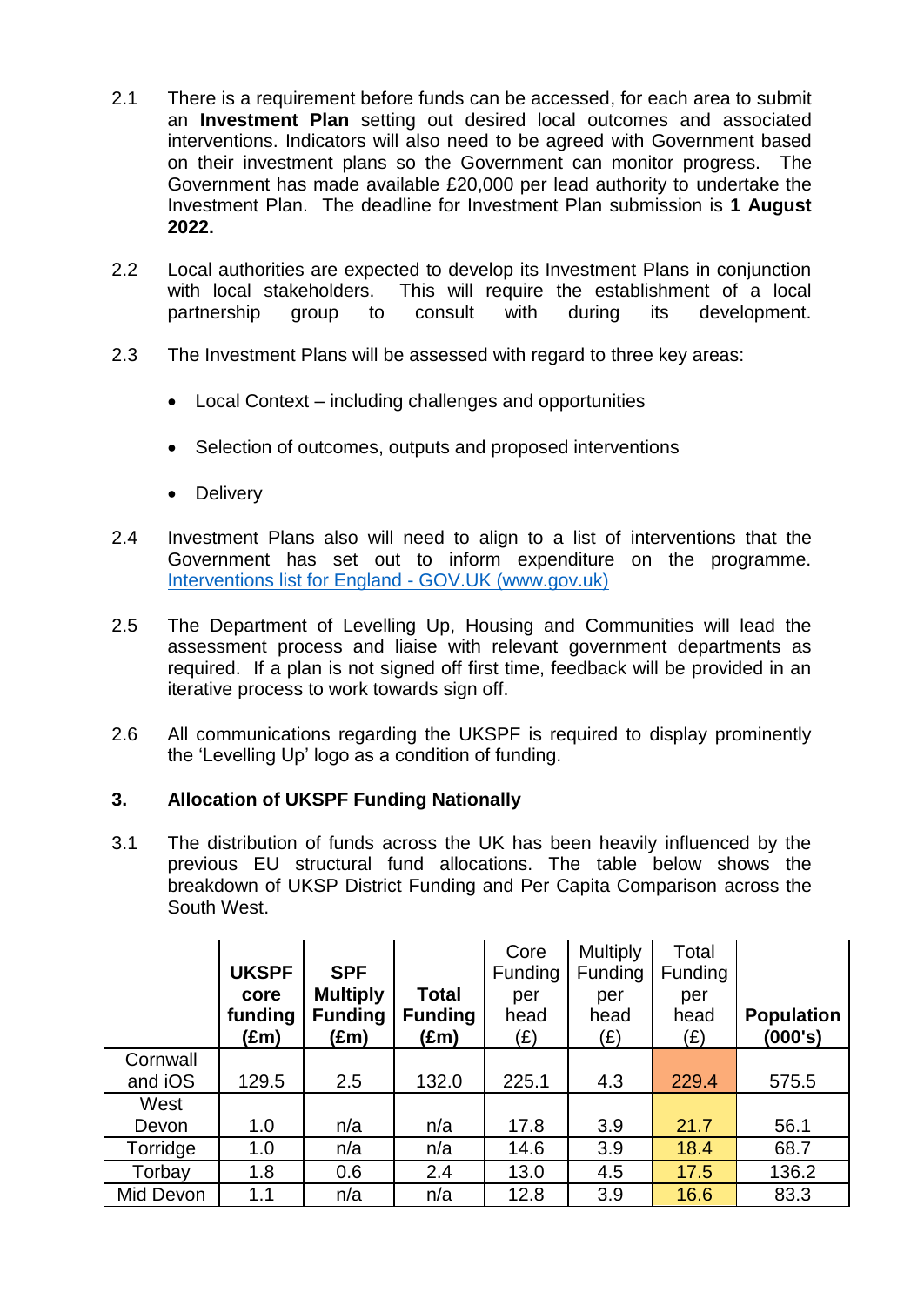| DCC Area <sup>1</sup> | 10.2 | 3.1 | 13.3 | 12.6 | 3.9 | 16.4 | 810.7 |
|-----------------------|------|-----|------|------|-----|------|-------|
| <b>North</b>          |      |     |      |      |     |      |       |
| Devon                 | 1.2  | n/a | n/a  | 12.4 | 3.9 | 16.2 | 98.2  |
| Teignbridge           | 1.6  | n/a | n/a  | 12.1 | 3.9 | 16.0 | 135.0 |
| East Devon            | 1.8  | n/a | n/a  | 12.1 | 3.9 | 16.0 | 148.1 |
| South                 |      |     |      |      |     |      |       |
| Hams                  | 1.1  | n/a | n/a  | 12.1 | 3.9 | 15.9 | 87.9  |
| Exeter                | 1.4  | n/a | n/a  | 10.5 | 3.9 | 14.4 | 133.3 |
| Plymouth              | 3.1  | 1.3 | 4.4  | 9.3  | 3.9 | 13.2 | 337.1 |
| Isle of               |      |     |      |      |     |      |       |
| Wight                 | 1.1  | 0.7 | 1.7  | 5.5  | 3.4 | 8.9  | 193.6 |

*<sup>1</sup>Please note that DCC Area UKSPF core funding of £10.2m is the sum of all of the allocations to districts*

3.2 The breakdown of allocation for Mid Devon over the three years is provided above in the Financial Implications section of this report. A summary of the total annual amount is included below. Year One (2022-23) equates to 15% of our allocation with 27% and 58% respectively for the following two years. In year one a minimum of 10% is to be spent on capital projects. Similarly in year two a minimum of 13% is to be spent on capital, rising to a minimum of 20% in the last year. 4

| 2022-23 (15%) | £153,238.90 |
|---------------|-------------|
| 2023-24 (27%) | £275,830.01 |
| 2024-25 (58%) | £592,523.73 |

# **4. Next Steps**

- 4.1 There is a very tight timeframe for this funding programme. The Investment Plan has to be submitted by  $1<sup>st</sup>$  August 2022. The Investment Plan will be developed by Officers from the Growth, Economy and Delivery Team in consultation with neighbouring local authorities, Devon County Council, stakeholders and partners.
- 4.2 It is proposed that approval is sought for the Investment Plan at the  $12<sup>th</sup>$  July Cabinet Meeting, informed by a Special Economy PDG meeting (yet to be arranged).
- 4.3 Local engagement is planned for the  $7<sup>th</sup>/8<sup>th</sup>$  June 2022 when a cross section of businesses, partners and community groups will be invited to contribute towards the process. There will also be an opportunity for businesses to comment at our Business Networking Event on the 18<sup>th</sup> May 2022.